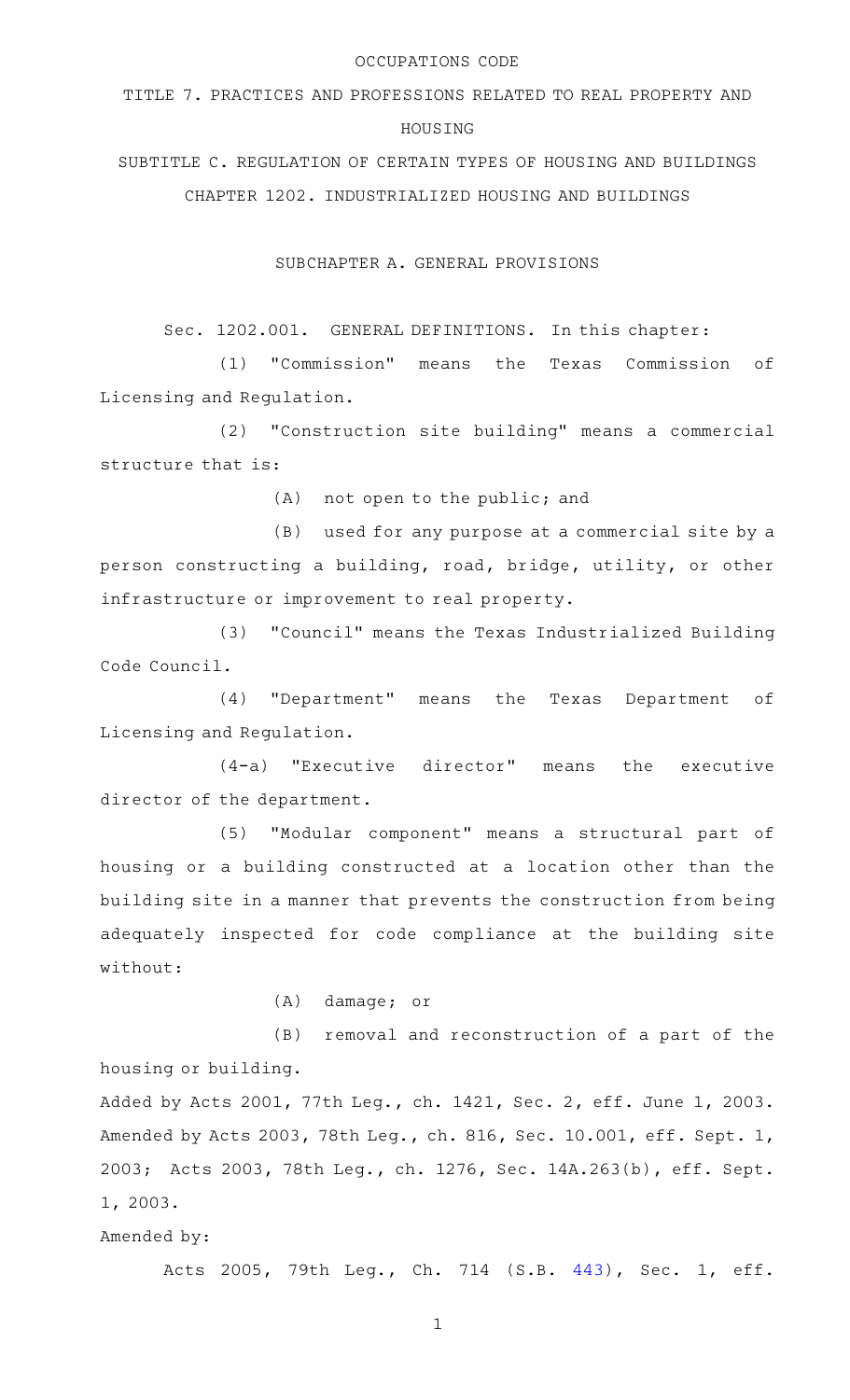September 1, 2005.

Sec. 1202.002. DEFINITION OF INDUSTRIALIZED HOUSING. (a) Industrialized housing is a residential structure that is:

(1) designed for the occupancy of one or more families;

(2) constructed in one or more modules or constructed using one or more modular components built at a location other than the permanent site; and

(3) designed to be used as a permanent residential structure when the module or the modular component is transported to the permanent site and erected or installed on a permanent foundation system.

(b) Industrialized housing includes the structure's plumbing, heating, air conditioning, and electrical systems.

(c) Industrialized housing does not include:

(1) housing constructed of a sectional or panelized system that does not use a modular component; or

(2) a ready-built home constructed in a manner in which the entire living area is contained in a single unit or section at a temporary location for the purpose of selling and moving the home to another location.

Added by Acts 2001, 77th Leg., ch. 1421, Sec. 2, eff. June 1, 2003. Amended by:

Acts 2009, 81st Leg., R.S., Ch. 698 (H.B. [2763](http://www.legis.state.tx.us/tlodocs/81R/billtext/html/HB02763F.HTM)), Sec. 1, eff. September 1, 2009.

Acts 2015, 84th Leg., R.S., Ch. 45 (S.B. [1264](http://www.legis.state.tx.us/tlodocs/84R/billtext/html/SB01264F.HTM)), Sec. 1, eff. September 1, 2015.

Acts 2019, 86th Leg., R.S., Ch. 176 (H.B. [1385](http://www.legis.state.tx.us/tlodocs/86R/billtext/html/HB01385F.HTM)), Sec. 1, eff. September 1, 2019.

Sec. 1202.003. DEFINITION OF INDUSTRIALIZED BUILDING. (a) An industrialized building is a commercial structure that is:

(1) constructed in one or more modules or constructed using one or more modular components built at a location other than the commercial site; and

 $(2)$  designed to be used as a commercial building when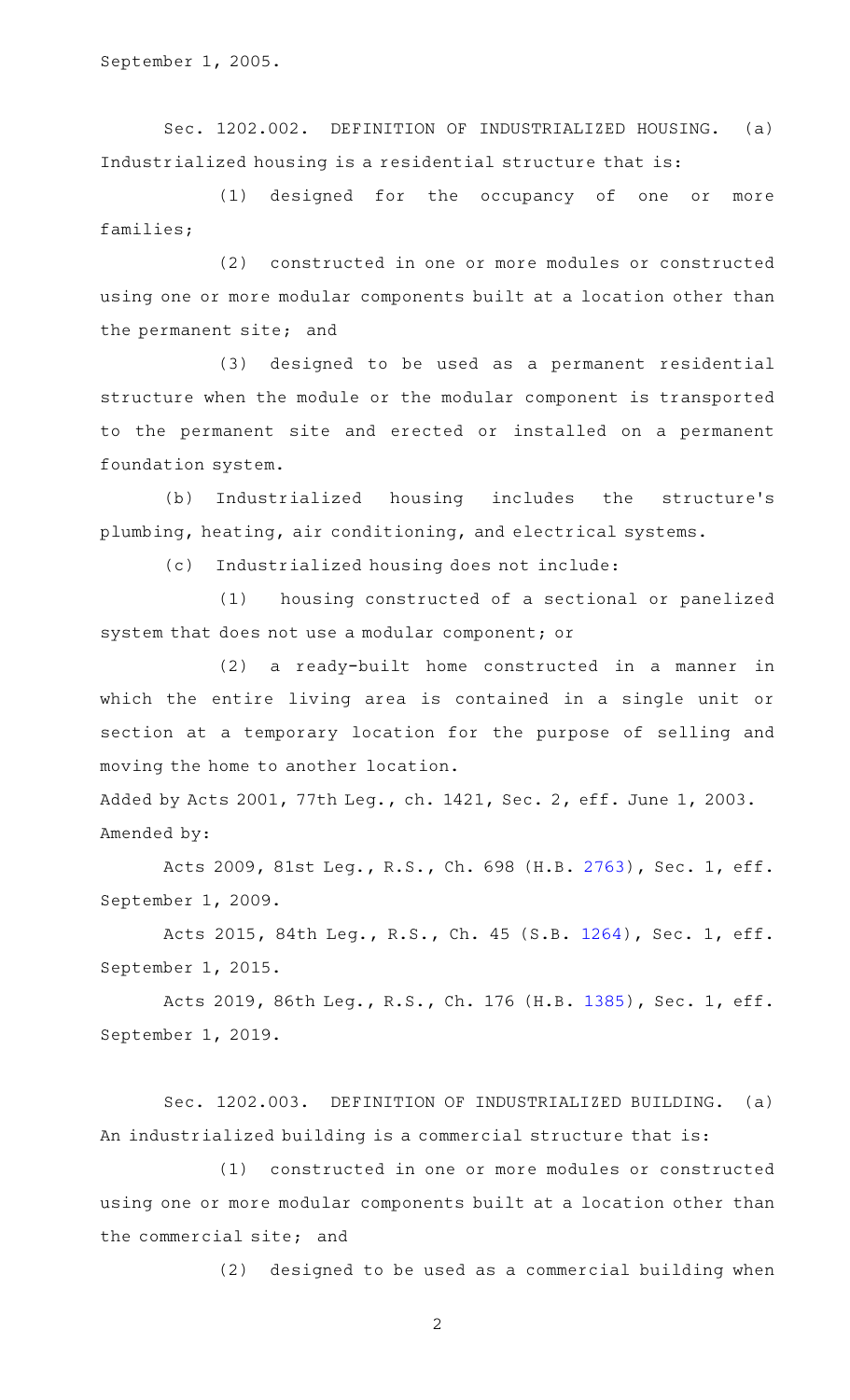the module or the modular component is transported to the commercial site and erected or installed.

(b) An industrialized building includes the structure's plumbing, heating, air conditioning, and electrical systems.

(c) Repealed by Acts 2005, 79th Leg., Ch. 714, Sec. 5, eff. September 1, 2005.

(d) An industrialized building includes a permanent commercial structure and a commercial structure designed to be transported from one commercial site to another commercial site but does not include a commercial building or structure that is:

(1) installed in a manner other than on a permanent foundation; and

(2) either:

(A) not open to the public; or

 $(B)$  less than 1,500 square feet in total area and used other than as a school or a place of religious worship. Added by Acts 2001, 77th Leg., ch. 1421, Sec. 2, eff. June 1, 2003. Amended by Acts 2003, 78th Leg., ch. 816, Sec. 10.002, eff. Sept. 1, 2003.

Amended by:

Acts 2005, 79th Leg., Ch. 714 (S.B. [443\)](http://www.legis.state.tx.us/tlodocs/79R/billtext/html/SB00443F.HTM), Sec. 2, eff. September 1, 2005.

Acts 2005, 79th Leg., Ch. 714 (S.B. [443\)](http://www.legis.state.tx.us/tlodocs/79R/billtext/html/SB00443F.HTM), Sec. 5, eff. September 1, 2005.

Acts 2009, 81st Leg., R.S., Ch. 698 (H.B. [2763](http://www.legis.state.tx.us/tlodocs/81R/billtext/html/HB02763F.HTM)), Sec. 2, eff. September 1, 2009.

Acts 2015, 84th Leg., R.S., Ch. 45 (S.B. [1264](http://www.legis.state.tx.us/tlodocs/84R/billtext/html/SB01264F.HTM)), Sec. 2, eff. September 1, 2015.

Acts 2019, 86th Leg., R.S., Ch. 176 (H.B. [1385](http://www.legis.state.tx.us/tlodocs/86R/billtext/html/HB01385F.HTM)), Sec. 2, eff. September 1, 2019.

Sec. 1202.004. RELOCATABLE EDUCATIONAL FACILITIES. (a) In this section, "relocatable educational facility" means a portable, modular building capable of being relocated, regardless of whether the facility is built at the installation site, that is used primarily as an educational facility for teaching the curriculum required under Section [28.002](http://www.statutes.legis.state.tx.us/GetStatute.aspx?Code=ED&Value=28.002), Education Code.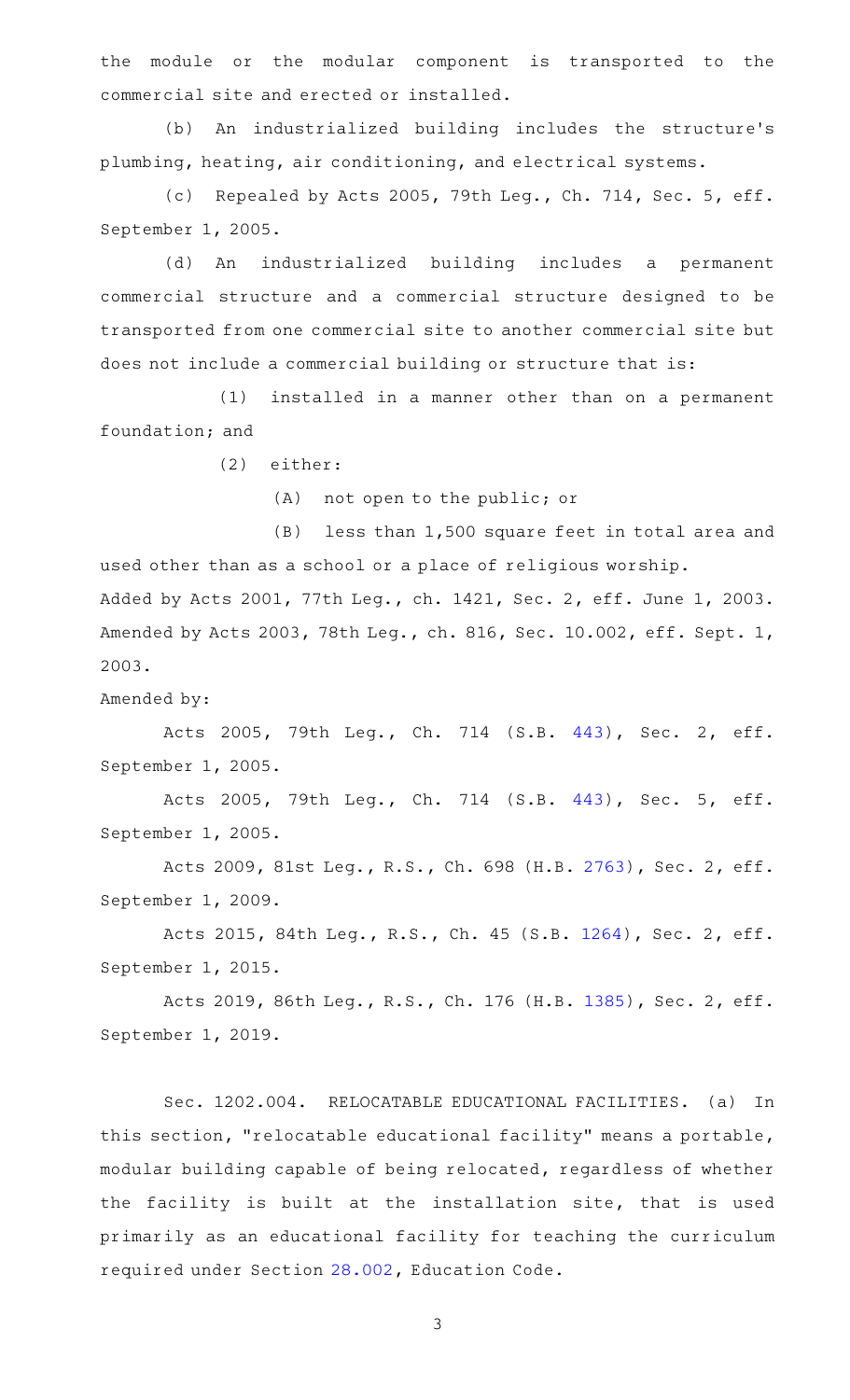(b) A relocatable educational facility that is purchased or leased on or after January 1, 2010, must comply with all provisions applicable to industrialized buildings under this chapter. Added by Acts 2009, 81st Leg., R.S., Ch. 698 (H.B. [2763](http://www.legis.state.tx.us/tlodocs/81R/billtext/html/HB02763F.HTM)), Sec. 3, eff. September 1, 2009.

SUBCHAPTER B. TEXAS INDUSTRIALIZED BUILDING CODE COUNCIL

Sec. 1202.051. COUNCIL MEMBERSHIP. The Texas Industrialized Building Code Council consists of 12 members appointed by the governor as follows:

(1) three members who represent the industrialized housing and building industries;

(2) three members who represent municipal building officials from municipalities with a population of more than 25,000;

(3) three members who represent general contractors who construct housing or buildings on-site;

(4) one member who is an engineer licensed in this state who acts as a structural engineer;

(5) one member who is an engineer licensed in this state who acts as an electrical engineer; and

(6) one member who is an architect registered in this state.

Added by Acts 2001, 77th Leg., ch. 1421, Sec. 2, eff. June 1, 2003.

Sec. 1202.052. MEMBERSHIP RESTRICTIONS. An engineer or architect member of the council may not:

(1) be designated as, be employed by, or have an ownership interest in, an entity that is a third-party inspector or design review agency;

(2) have an ownership interest in a business that manufactures or builds industrialized housing or buildings;

(3) in a capacity relating to a matter subject to council review, be employed by or be a paid consultant to a manufacturer or builder of industrialized housing or buildings; or

(4) be an officer, employee, or paid consultant of a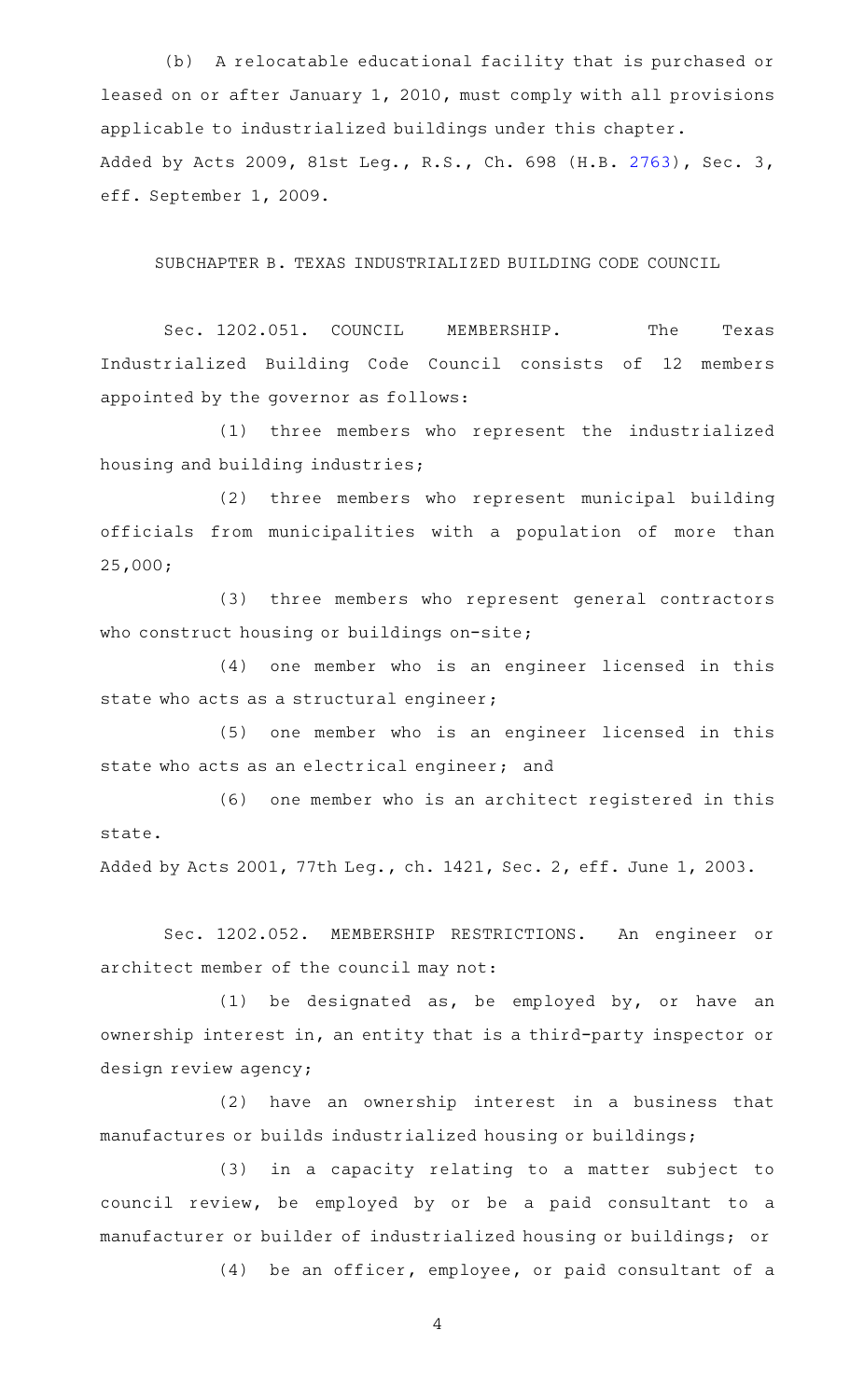trade association that represents the industrialized housing or building industry.

Added by Acts 2001, 77th Leg., ch. 1421, Sec. 2, eff. June 1, 2003.

Sec. 1202.053. TERMS. Council members serve staggered two-year terms, with the terms of half of the members expiring on February 1 of each even-numbered year and the terms of the other half of the members expiring on February 1 of each odd-numbered year.

Added by Acts 2001, 77th Leg., ch. 1421, Sec. 2, eff. June 1, 2003.

Sec. 1202.054. PRESIDING OFFICER. The council shall annually elect one of its members as the council's presiding officer.

Added by Acts 2001, 77th Leg., ch. 1421, Sec. 2, eff. June 1, 2003.

Sec. 1202.055. SECRETARY; PERSONNEL. The executive director shall:

 $(1)$  act as secretary of the council; and

(2) provide personnel from the department necessary to perform staff functions for the council.

Added by Acts 2001, 77th Leg., ch. 1421, Sec. 2, eff. June 1, 2003. Amended by Acts 2003, 78th Leg., ch. 816, Sec. 26.026, eff. Sept. 1, 2003; Acts 2003, 78th Leg., ch. 1276, Sec. 14A.264, eff. Sept. 1, 2003.

Sec. 1202.056. REIMBURSEMENT. (a) A council member may be reimbursed for actual costs of travel to attend meetings but may not receive a per diem allowance for food or lodging.

(b) The travel costs shall be paid out of fees collected by the department under Section [1202.104](http://www.statutes.legis.state.tx.us/GetStatute.aspx?Code=OC&Value=1202.104).

Added by Acts 2001, 77th Leg., ch. 1421, Sec. 2, eff. June 1, 2003.

Sec. 1202.057. QUORUM. The vote of at least seven members present at a meeting or the written approval of at least seven members is required for the council to take an action or make a decision.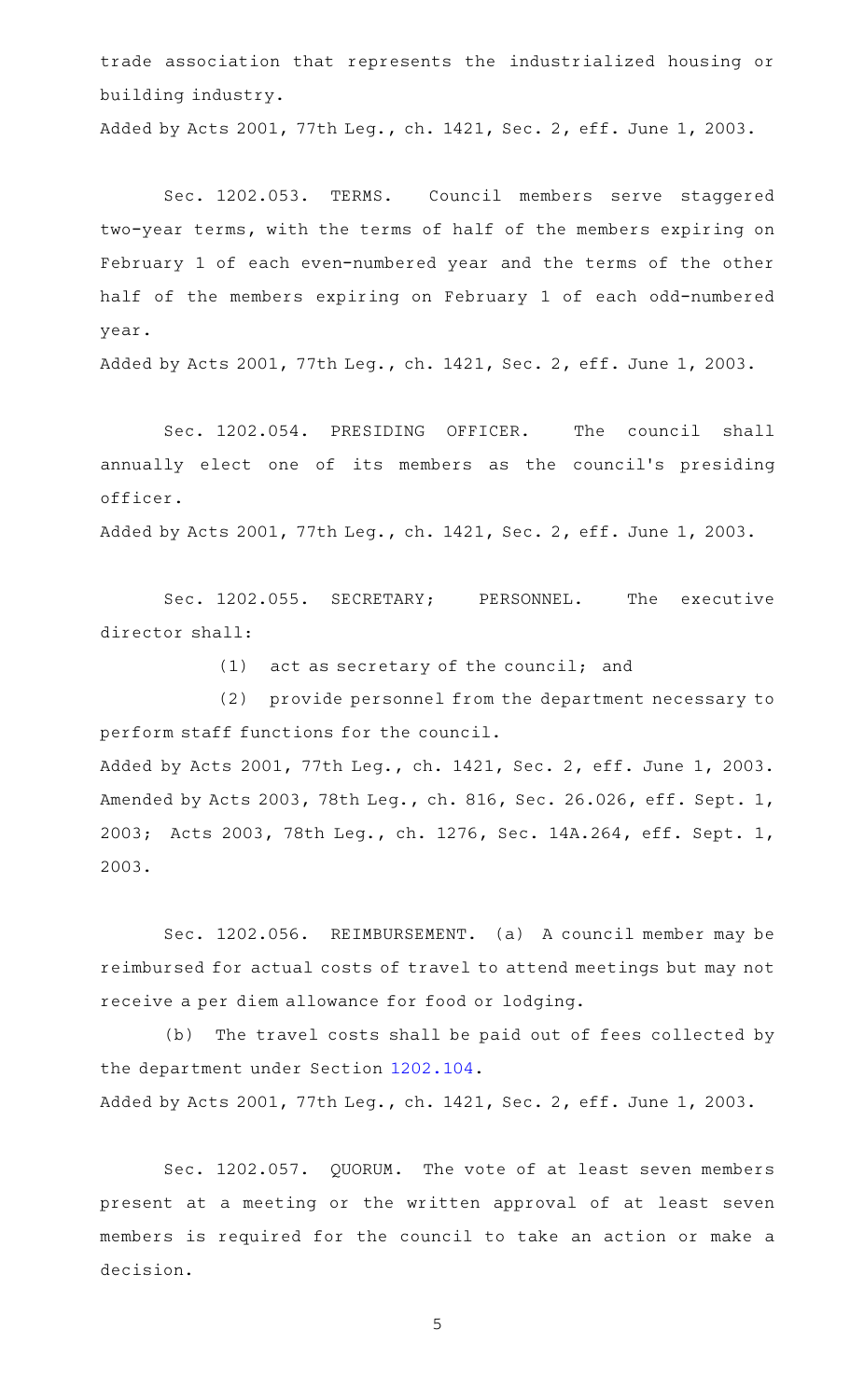Added by Acts 2001, 77th Leg., ch. 1421, Sec. 2, eff. June 1, 2003.

SUBCHAPTER C. COUNCIL AND COMMISSION POWERS AND DUTIES

Sec. 1202.101. RULES; ORDERS. (a) The commission shall adopt rules and issue orders as necessary to:

(1) ensure compliance with the purposes of this chapter; and

(2) provide for uniform enforcement of this chapter.

(b) The commission shall adopt rules as appropriate to implement the council 's actions, decisions, interpretations, and instructions.

Added by Acts 2001, 77th Leg., ch. 1421, Sec. 2, eff. June 1, 2003. Amended by Acts 2003, 78th Leg., ch. 816, Sec. 10.003, eff. Sept. 1, 2003.

Sec. 1202.102. RULES PROVIDING FOR REGISTRATION AND REGULATION. The commission by rule shall provide for registration and regulation of manufacturers or builders of industrialized housing or buildings.

Added by Acts 2001, 77th Leg., ch. 1421, Sec. 2, eff. June 1, 2003. Amended by Acts 2003, 78th Leg., ch. 816, Sec. 10.004, eff. Sept. 1, 2003.

Sec. 1202.104. FEES. (a) The commission shall set fees, in amounts sufficient to cover the costs of the inspections described by this chapter and the administration of this chapter, for:

(1) the registration of manufacturers or builders of industrialized housing or buildings;

(2) the inspection of industrialized housing or buildings; and

(3) the issuance of decals or insignia required under Section [1202.204](http://www.statutes.legis.state.tx.us/GetStatute.aspx?Code=OC&Value=1202.204).

(b) The fees shall be paid to the comptroller and placed in the general revenue fund, except that a fee for an inspection may be paid directly to an approved third-party inspector who performs the inspection.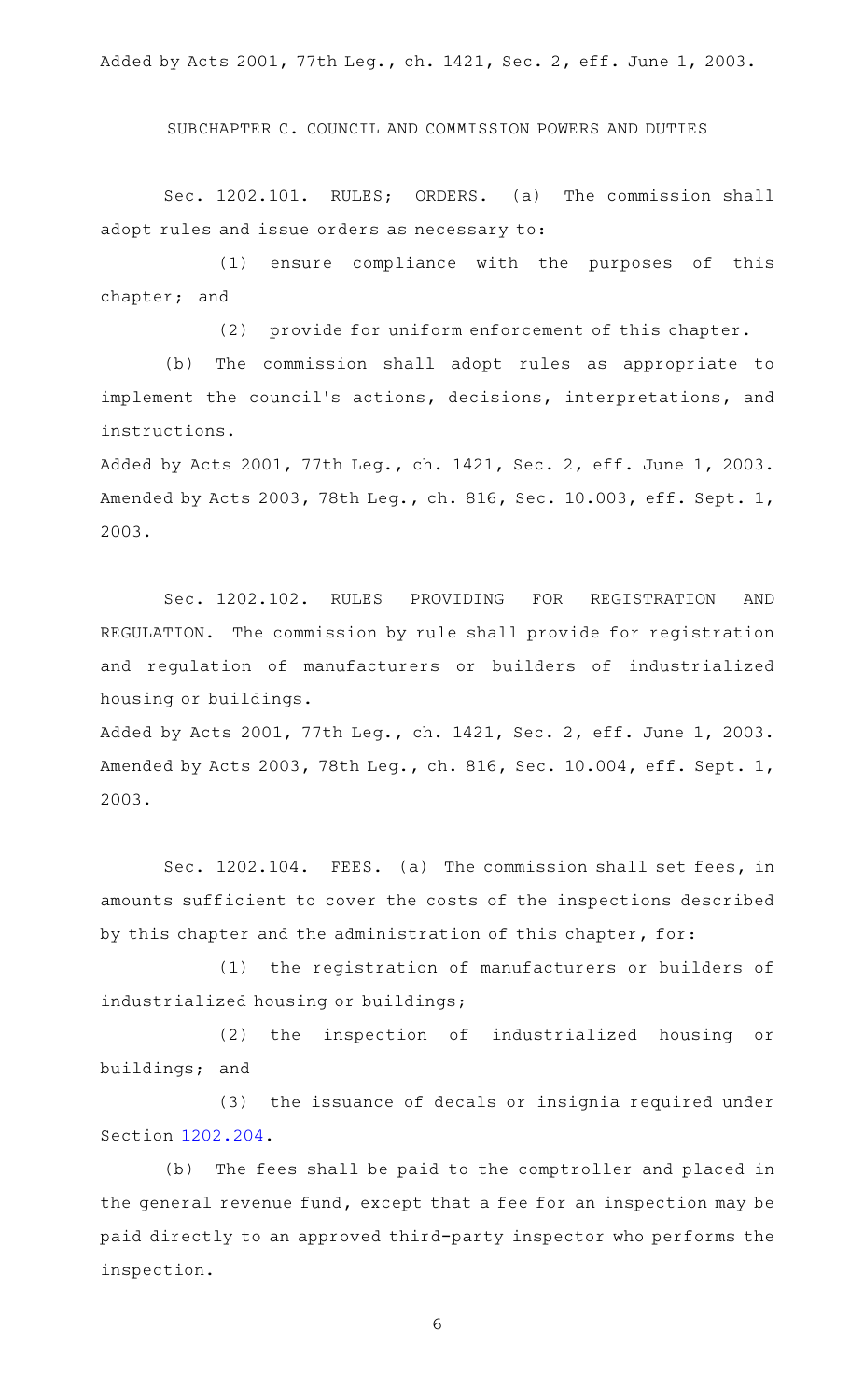(c) The building and permit fees charged by a municipality for an inspection of industrialized housing or buildings to be located in the municipality may not exceed the fees charged for the equivalent inspection of a building constructed on-site. Added by Acts 2001, 77th Leg., ch. 1421, Sec. 2, eff. June 1, 2003. Amended by Acts 2003, 78th Leg., ch. 816, Sec. 10.005, eff. Sept. 1, 2003.

Sec. 1202.105. APPROVAL OF THIRD-PARTY INSPECTORS AND DESIGN REVIEW AGENCIES. (a) The council shall establish criteria for the approval of, and approve accordingly, all third-party inspectors and design review agencies.

(b) The executive director shall recommend qualified third-party inspectors and design review agencies to the council.

(c) The executive director shall publish a list of all approved inspectors and design review agencies. Added by Acts 2001, 77th Leg., ch. 1421, Sec. 2, eff. June 1, 2003. Amended by Acts 2003, 78th Leg., ch. 816, Sec. 26.027, eff. Sept. 1, 2003; Acts 2003, 78th Leg., ch. 1276, Sec. 14A.266, eff. Sept. 1, 2003.

Sec. 1202.106. APPLICABILITY OF OTHER LAW. Sections [51.401](http://www.statutes.legis.state.tx.us/GetStatute.aspx?Code=OC&Value=51.401) and [51.4041](http://www.statutes.legis.state.tx.us/GetStatute.aspx?Code=OC&Value=51.4041) do not apply to this chapter. Added by Acts 2003, 78th Leg., ch. 816, Sec. 10.006, eff. Sept. 1, 2003.

### Amended by:

Acts 2015, 84th Leg., R.S., Ch. 586 (H.B. [3742](http://www.legis.state.tx.us/tlodocs/84R/billtext/html/HB03742F.HTM)), Sec. 5, eff. September 1, 2015.

Sec. 1202.107. LIMITATION ON CERTAIN ACTIONS. (a) Notwithstanding any other law, the commission, executive director, or department may not perform an inspection or investigation, open a complaint, or initiate an administrative or enforcement action against a manufacturer, builder, or third-party inspector of industrialized housing after the second anniversary of the date of the final on-site inspection of the industrialized housing conducted under Section [1202.203.](http://www.statutes.legis.state.tx.us/GetStatute.aspx?Code=OC&Value=1202.203)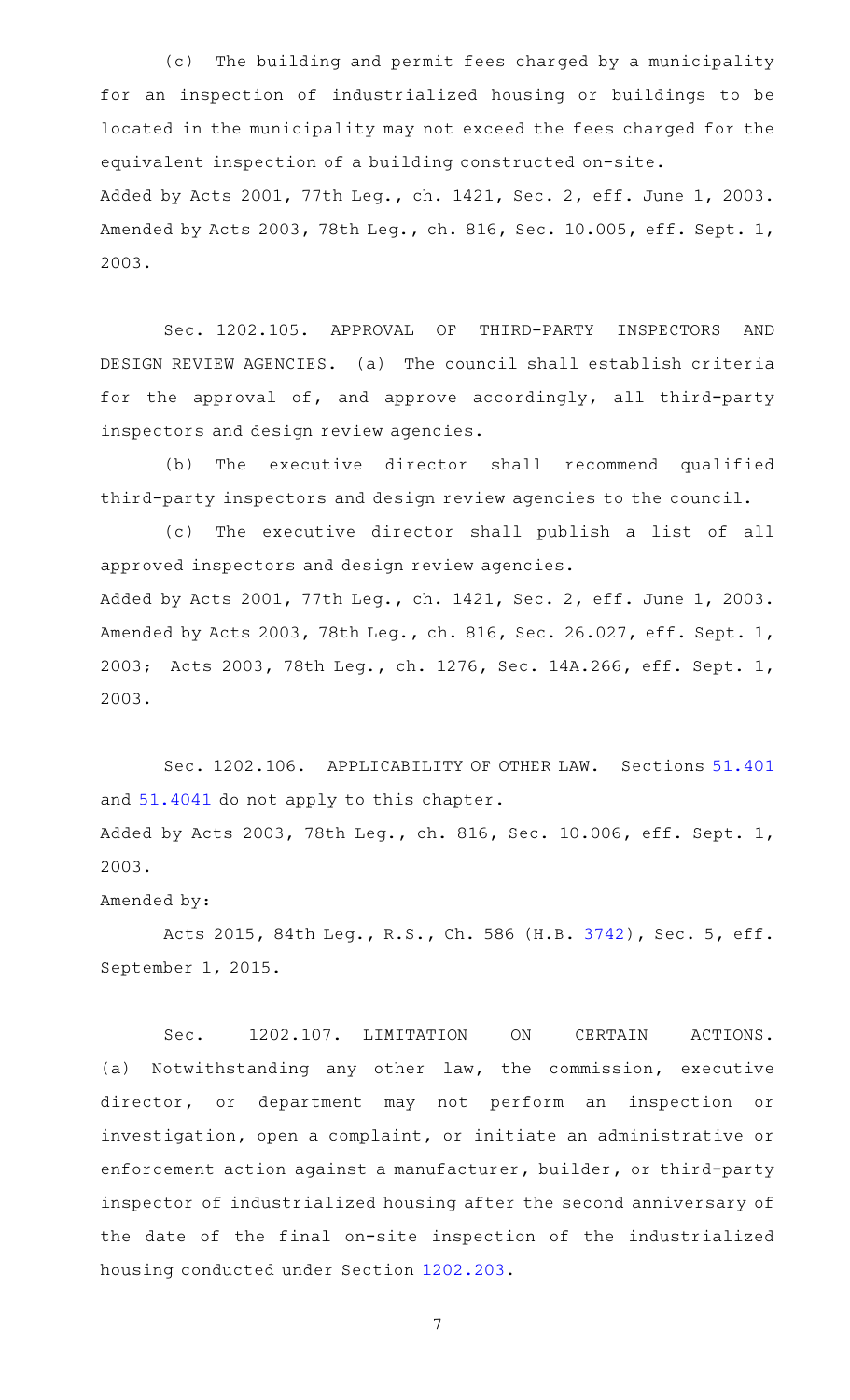(b) The commission or executive director may impose a penalty or sanction in an enforcement action against a manufacturer, builder, or third-party inspector of industrialized housing only if the commission, executive director, or department initiates the enforcement action during the period prescribed by Subsection (a).

Added by Acts 2013, 83rd Leg., R.S., Ch. 27 (S.B. [672](http://www.legis.state.tx.us/tlodocs/83R/billtext/html/SB00672F.HTM)), Sec. 1, eff. September 1, 2013.

# SUBCHAPTER D. REQUIREMENTS AND STANDARDS FOR INDUSTRIALIZED HOUSING AND BUILDINGS

Sec. 1202.151. BUILDING CODES. (a) In addition to complying with Subsection (b) or (c), as applicable, industrialized housing and buildings must be constructed to meet or exceed the requirements and standards of the National Electrical Code, published by the National Fire Protection Association, as that code existed on January 1, 1985.

(b) Industrialized housing and buildings erected or installed in a municipality must be constructed to meet or exceed the requirements and standards of whichever of the following two groups of codes is used by the municipality:

(1) the Uniform Building Code, Uniform Plumbing Code, and Uniform Mechanical Code, published by the International Conference of Building Officials, as those codes existed on January 1, 1985; or

(2) the Standard Building Code, Standard Mechanical Code, Standard Plumbing Code, and Standard Gas Code, published by the Southern Building Code Congress International, Inc., as those codes existed on January 1, 1985.

(c) Industrialized housing and buildings erected or installed outside a municipality or in a municipality that does not use a building code group described by Subsection (b)(1) or (2) must be constructed to meet or exceed the requirements and standards of whichever of those building code groups is selected by the manufacturer of the housing or buildings.

Added by Acts 2001, 77th Leg., ch. 1421, Sec. 2, eff. June 1, 2003.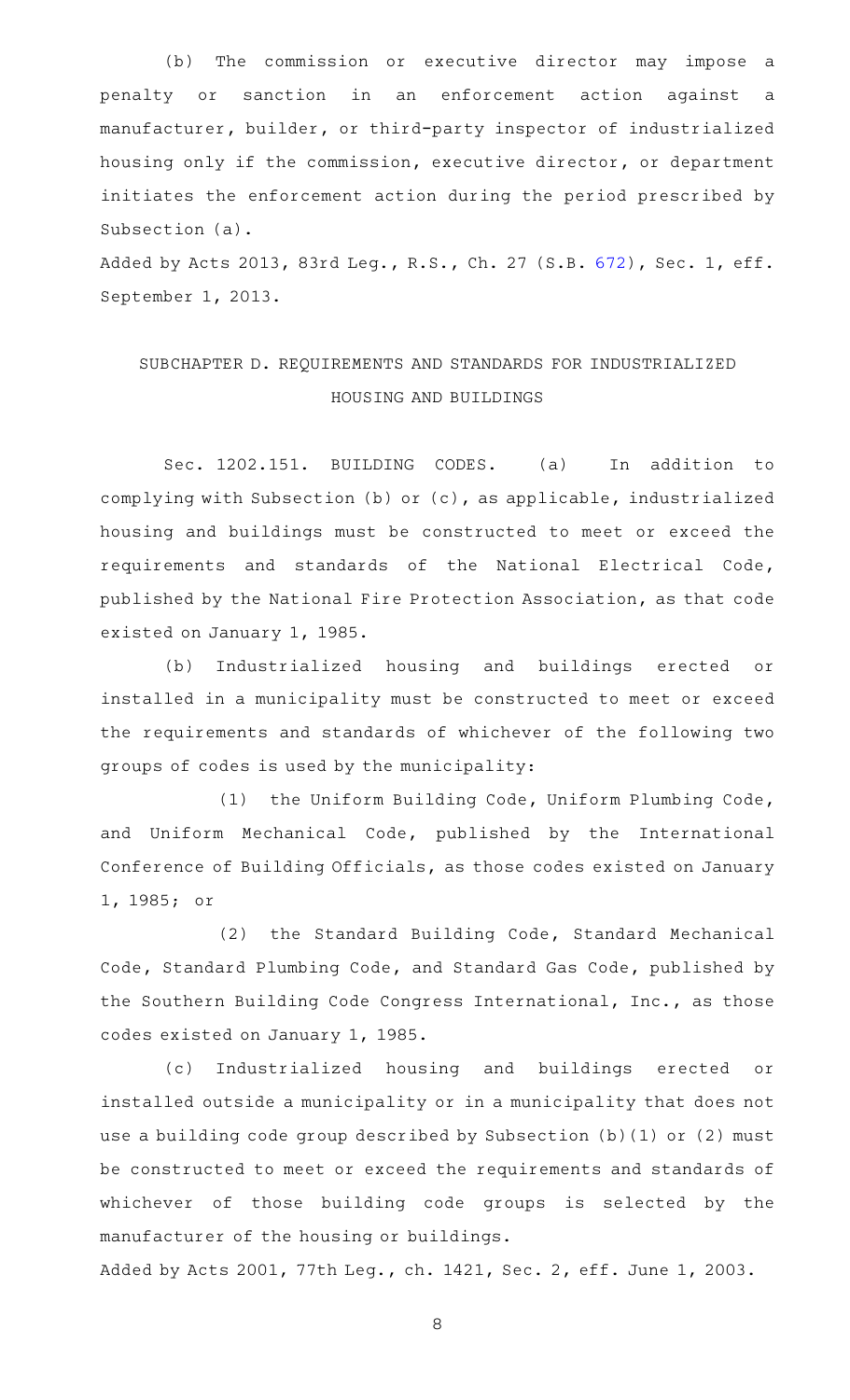Sec. 1202.152. BUILDING CODE AMENDMENT. If a code described by Section [1202.151](http://www.statutes.legis.state.tx.us/GetStatute.aspx?Code=OC&Value=1202.151) is amended after January 1, 1985, the requirements and standards of the amended code shall be used in place of the January 1, 1985, edition if the council determines that use of the amended code is:

 $(1)$  in the public interest; and

(2) consistent with the purposes of this chapter. Added by Acts 2001, 77th Leg., ch. 1421, Sec. 2, eff. June 1, 2003.

Sec. 1202.153. BUILDING CODE AMENDMENT: MUNICIPALITY OR OTHER POLITICAL SUBDIVISION. (a) A municipality or other political subdivision may not require or enforce, as a prerequisite for granting or approving a building or construction permit or certificate of occupancy, an amendment to a code described by Section [1202.151](http://www.statutes.legis.state.tx.us/GetStatute.aspx?Code=OC&Value=1202.151).

(b) On the petition of a local building official and after a hearing, the council may require a reasonable amendment to a building code group described by Section [1202.151\(](http://www.statutes.legis.state.tx.us/GetStatute.aspx?Code=OC&Value=1202.151)b)(1) or (2) that the council determines to be essential for public health and safety. The amendment shall be applied uniformly on a statewide basis.

Added by Acts 2001, 77th Leg., ch. 1421, Sec. 2, eff. June 1, 2003.

Sec. 1202.1535. EFFECT OF BUILDING CODE AMENDMENT. (a) An industrialized building that bears an approved decal or insignia indicating that the building complies with the mandatory building codes and that has not been modified or altered is considered to be in compliance with a new mandatory building code adopted by the council or an amendment to a code approved by the council under Section [1202.152](http://www.statutes.legis.state.tx.us/GetStatute.aspx?Code=OC&Value=1202.152) or [1202.153.](http://www.statutes.legis.state.tx.us/GetStatute.aspx?Code=OC&Value=1202.153)

(b) The owner of an industrialized building designed to be transported from one commercial site to another that bears an approved decal or insignia indicating the building complies with the mandatory building codes and that is modified or altered after the date the council adopts a new mandatory building code or the council approves a building code amendment must ensure that the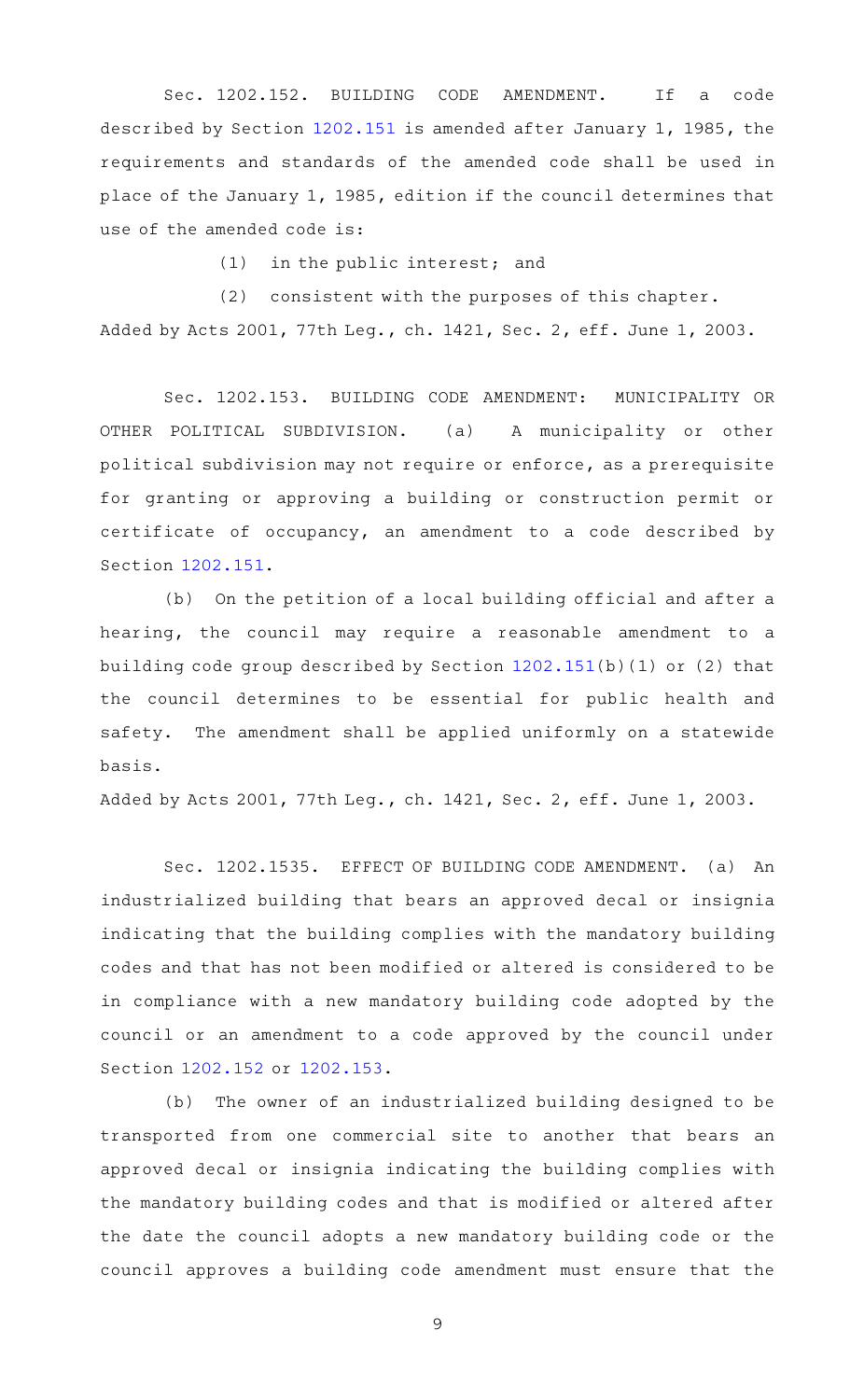modified or altered building complies with the requirements and standards of the new building code or amendment to the extent required by the most recent edition of the International Existing Building Code adopted by the council.

Added by Acts 2003, 78th Leg., ch. 816, Sec. 10.007, eff. Sept. 1, 2003.

Amended by:

Acts 2009, 81st Leg., R.S., Ch. 698 (H.B. [2763](http://www.legis.state.tx.us/tlodocs/81R/billtext/html/HB02763F.HTM)), Sec. 4, eff. September 1, 2009.

Sec. 1202.1536. OPTION TO CONSTRUCT CERTAIN INDUSTRIALIZED HOUSING IN ACCORDANCE WITH CERTAIN ENERGY EFFICIENCY PERFORMANCE STANDARDS. (a) Notwithstanding any other provision of this subchapter related to energy efficiency performance standards, a manufacturer or builder of industrialized housing may construct single-family industrialized housing in accordance with the energy efficiency performance standards outlined in:

 $(1)$  the energy code adopted by the council; or

(2) the energy code in this state for single-family residential construction with any local amendments or alternative compliance paths described by Section [388.003](http://www.statutes.legis.state.tx.us/GetStatute.aspx?Code=HS&Value=388.003), Health and Safety Code, that are:

 $(A)$  requested by a municipality, county, or group of counties located in the climate zone in which the single-family industrialized housing will be located; and

 $(B)$  determined by the laboratory, as defined by Section [388.002](http://www.statutes.legis.state.tx.us/GetStatute.aspx?Code=HS&Value=388.002), Health and Safety Code, to be equally or more stringent than the energy code described by Section [388.003\(](http://www.statutes.legis.state.tx.us/GetStatute.aspx?Code=HS&Value=388.003)a), Health and Safety Code.

(b) A manufacturer or builder of industrialized housing shall maintain and, on request, make available to the department, to a design review agency, or to another entity authorized to evaluate industrialized housing under this chapter all documentation necessary to evaluate single-family industrialized housing constructed by the manufacturer or builder in accordance with the energy efficiency performance standards described by Subsection (a).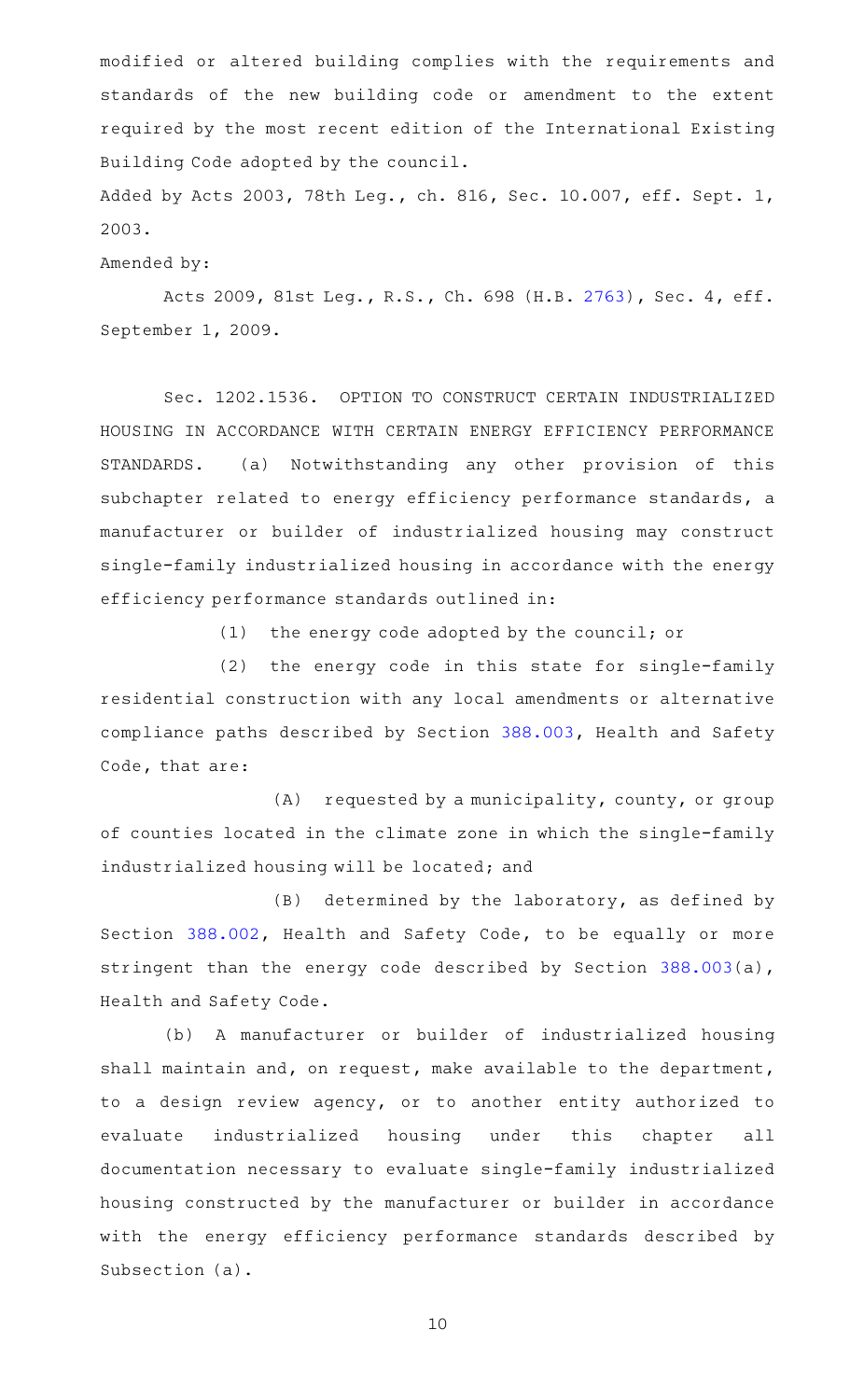Added by Acts 2019, 86th Leg., R.S., Ch. 1125 (H.B. [2546\)](http://www.legis.state.tx.us/tlodocs/86R/billtext/html/HB02546F.HTM), Sec. 1, eff. September 1, 2019.

Sec. 1202.154. DESIGN REVIEW. To ensure compliance with the mandatory building codes, the department or approved design review agency shall review all designs, plans, and specifications of industrialized housing and buildings in accordance with council interpretations and instructions.

Added by Acts 2001, 77th Leg., ch. 1421, Sec. 2, eff. June 1, 2003. Amended by Acts 2003, 78th Leg., ch. 816, Sec. 10.008, eff. Sept. 1, 2003.

Sec. 1202.155. COUNCIL STAMP OF APPROVAL. (a) The department or approved design review agency shall place the council 's stamp of approval on each page of the designs, plans, and specifications of industrialized housing and buildings that:

(1) meet or exceed the code standards and requirements under council interpretations and instructions; and

(2) are approved by the department or design review agency.

(b) Each page of the designs, plans, and specifications must bear the council 's stamp of approval if the designs, plans, and specifications satisfy the requirements of Subsection (a)(1) and are approved in accordance with Subsection (a)(2).

Added by Acts 2001, 77th Leg., ch. 1421, Sec. 2, eff. June 1, 2003.

Sec. 1202.156. COUNCIL DETERMINATION OF CERTAIN QUESTIONS RELATED TO INDUSTRIALIZED HOUSING AND BUILDINGS. (a) The council shall determine all questions raised by a municipality in connection with the review of designs, plans, and specifications of industrialized housing and buildings, as authorized by Section [1202.252](http://www.statutes.legis.state.tx.us/GetStatute.aspx?Code=OC&Value=1202.252).

(b) With reference to the standards and requirements of the mandatory building codes, the council shall determine, from an engineering performance standpoint, all questions concerning:

(1) code equivalency; or

(2) alternative materials or methods of construction.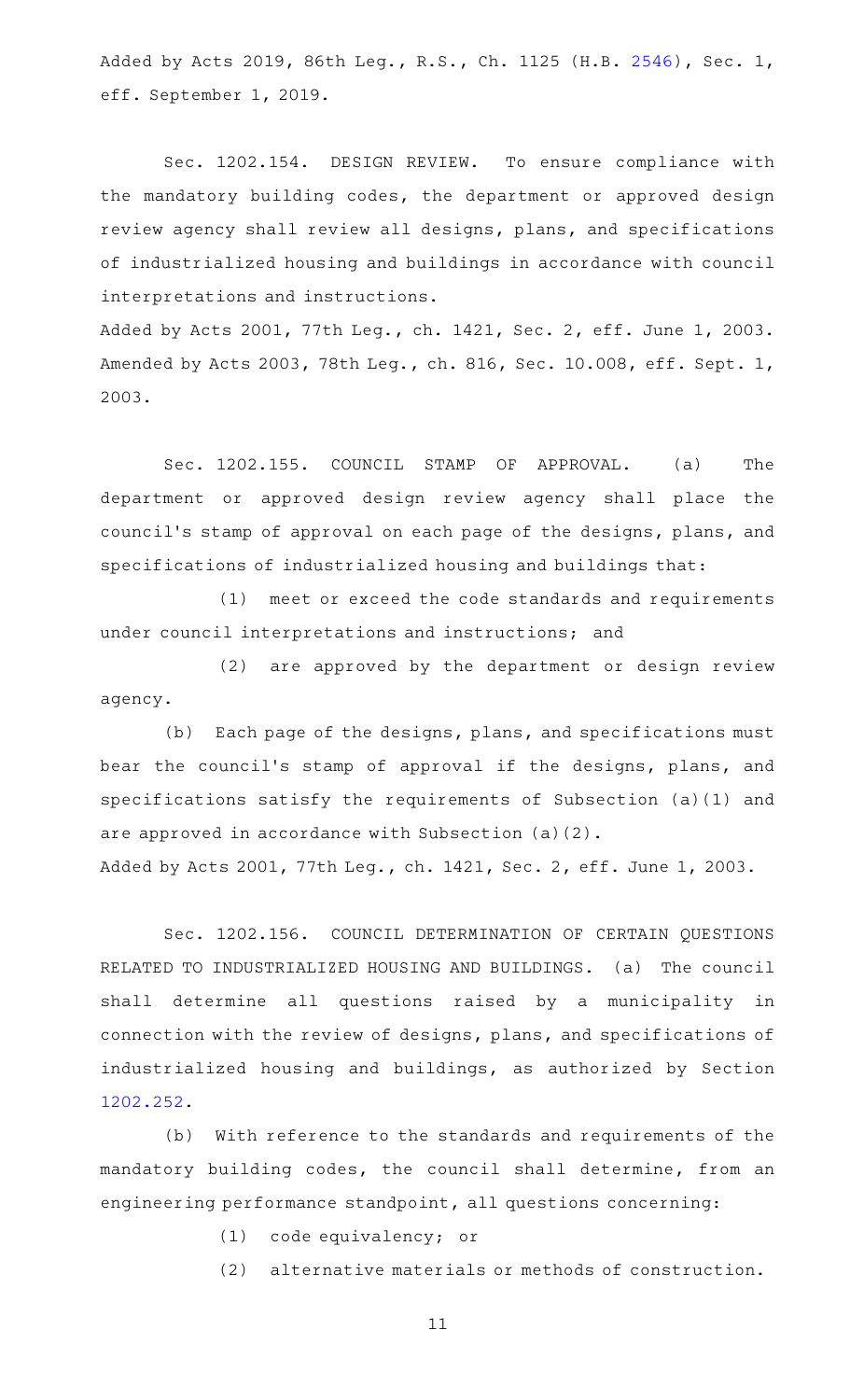Added by Acts 2001, 77th Leg., ch. 1421, Sec. 2, eff. June 1, 2003. Amended by Acts 2003, 78th Leg., ch. 816, Sec. 10.009, eff. Sept. 1, 2003.

Sec. 1202.157. COUNCIL DECISIONS BINDING. The decisions, actions, and interpretations of the council are binding on the department, third-party inspectors, design review agencies, and municipalities and other political subdivisions. Added by Acts 2001, 77th Leg., ch. 1421, Sec. 2, eff. June 1, 2003.

### SUBCHAPTER E. INSPECTIONS

Sec. 1202.201. INSPECTION PROCEDURES. The council may issue instructions to establish procedures for inspecting the construction and installation of industrialized housing and buildings to ensure compliance with approved designs, plans, and specifications.

Added by Acts 2001, 77th Leg., ch. 1421, Sec. 2, eff. June 1, 2003.

Sec. 1202.202. DEPARTMENT INSPECTIONS. (a) To ensure compliance with the mandatory building codes or approved designs, plans, and specifications, the department shall inspect the construction of industrialized housing and buildings. The executive director may designate approved third-party inspectors to perform the inspections subject to the rules of the commission.

(b) Local building officials may witness department inspections to enable the local officials to make recommendations on inspection procedures to the council.

Added by Acts 2001, 77th Leg., ch. 1421, Sec. 2, eff. June 1, 2003. Amended by Acts 2003, 78th Leg., ch. 816, Sec. 10.010, eff. Sept. 1, 2003.

Sec. 1202.203. ON-SITE INSPECTIONS. (a) A municipal building official shall inspect all construction involving industrialized housing and buildings to be located in the municipality to ensure compliance with designs, plans, and specifications, including inspection of: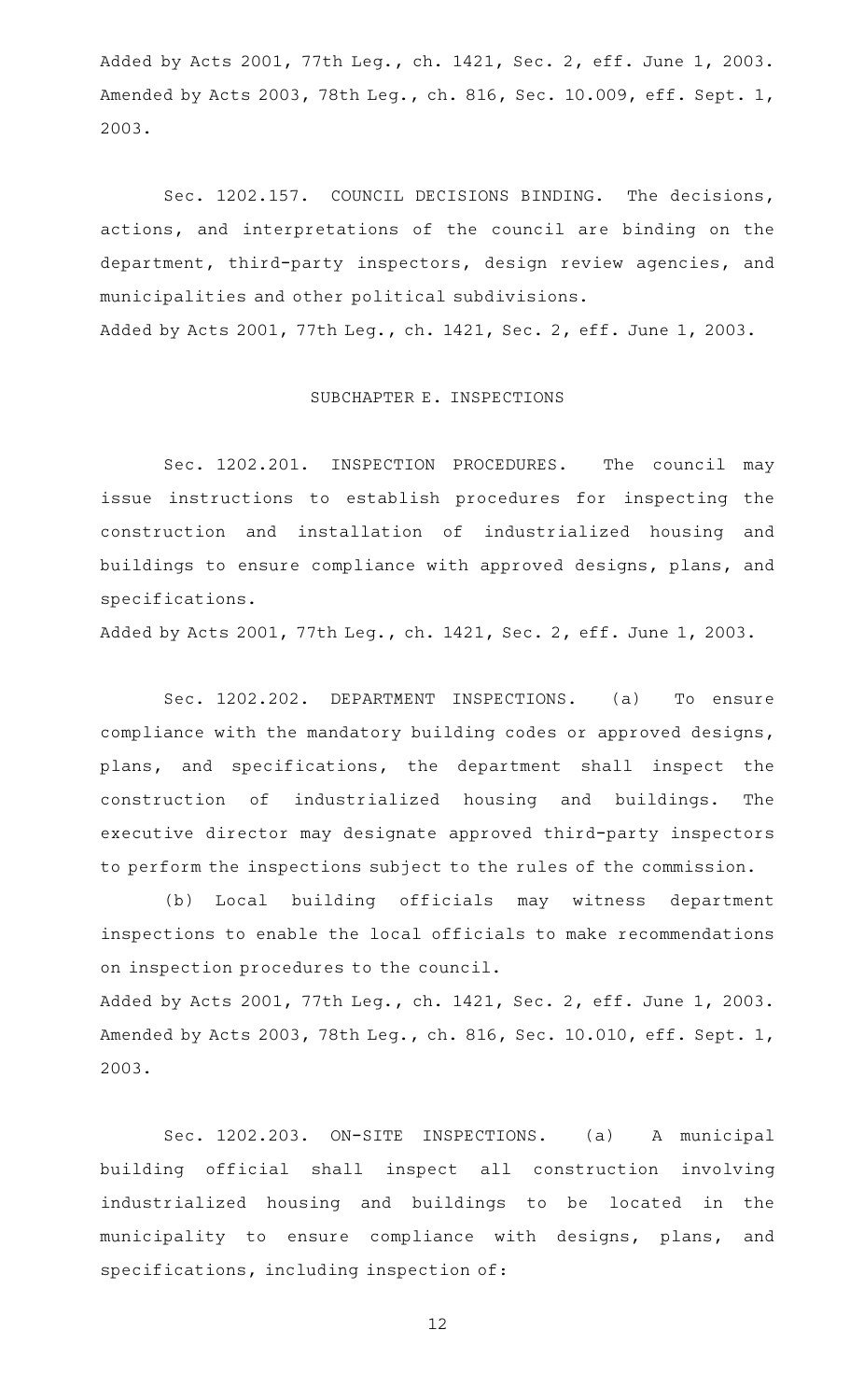(1) the construction of the foundation system; and

(2) the erection and installation of the modules or modular components on the foundation.

(b) An approved third-party inspector shall perform on-site inspections of industrialized housing to be located outside the municipality.

(c) An inspection under Subsection (a) shall be conducted:

 $(1)$  at the permanent site, if the inspection is of industrialized housing; and

 $(2)$  at the commercial site, if the inspection is of industrialized buildings.

(d) If required by commission rule, an approved third-party inspector shall perform on-site inspections of industrialized buildings to be located outside the municipality.

Added by Acts 2001, 77th Leg., ch. 1421, Sec. 2, eff. June 1, 2003. Amended by Acts 2003, 78th Leg., ch. 816, Sec. 10.011, eff. Sept. 1, 2003.

Amended by:

Acts 2005, 79th Leg., Ch. 714 (S.B. [443\)](http://www.legis.state.tx.us/tlodocs/79R/billtext/html/SB00443F.HTM), Sec. 3, eff. September 1, 2005.

Sec. 1202.204. RULES PROVIDING FOR DECALS OR INSIGNIA. (a) The commission by rule shall provide for the placement of decals or insignia on each transportable modular section or modular component to indicate compliance with the mandatory building codes.

(b) The commission by rule shall exempt a construction site building from the requirements of this section. Added by Acts 2001, 77th Leg., ch. 1421, Sec. 2, eff. June 1, 2003. Amended by Acts 2003, 78th Leg., ch. 816, Sec. 10.012, eff. Sept. 1, 2003.

Amended by:

Acts 2005, 79th Leg., Ch. 714 (S.B. [443\)](http://www.legis.state.tx.us/tlodocs/79R/billtext/html/SB00443F.HTM), Sec. 4, eff. September 1, 2005.

Sec. 1202.205. RECIPROCITY. (a) The commission by rule may authorize an inspection of industrialized housing or buildings constructed in another state to be performed by an inspector of the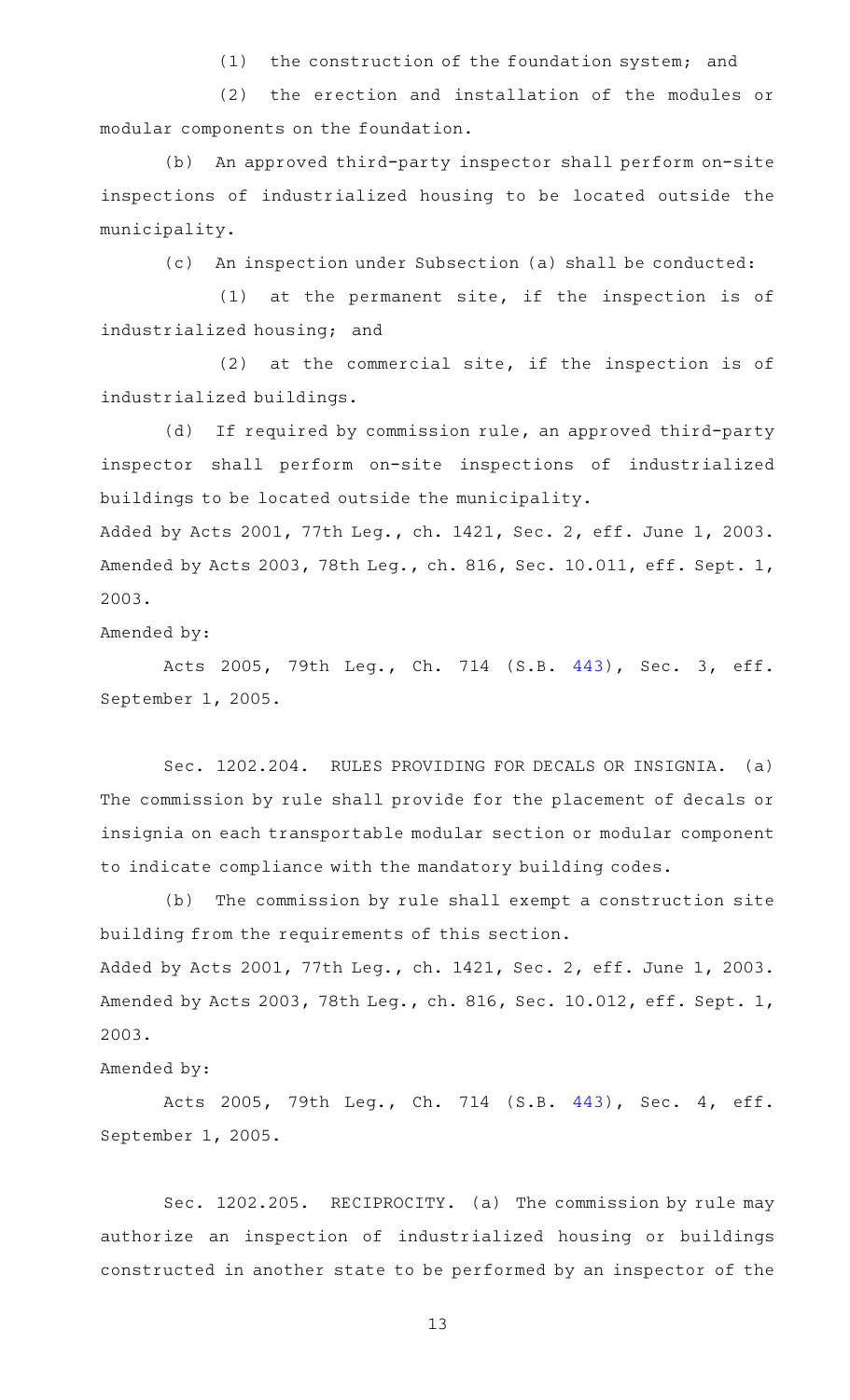equivalent regulatory agency of the other state.

(b) The commission by rule may authorize an inspection of industrialized housing or buildings constructed in this state for use in another state.

(c) The commission shall enter into a reciprocity agreement with the equivalent regulatory agency of the other state as necessary to implement this section.

Added by Acts 2001, 77th Leg., ch. 1421, Sec. 2, eff. June 1, 2003. Amended by Acts 2003, 78th Leg., ch. 816, Sec. 10.013, eff. Sept. 1, 2003.

### SUBCHAPTER F. MUNICIPAL AUTHORITY

Sec. 1202.251. RESERVATION OF MUNICIPAL AUTHORITY. (a) Municipal authority is specifically and entirely reserved to a municipality, including, as applicable:

- $(1)$  land use and zoning requirements;
- (2) building setback requirements;
- $(3)$  side and rear yard requirements;

(4) site planning and development and property line requirements;

- $(5)$  subdivision control; and
- (6) landscape architectural requirements.

(b) Except as provided by Section [1202.253,](http://www.statutes.legis.state.tx.us/GetStatute.aspx?Code=OC&Value=1202.253) requirements and regulations not in conflict with this chapter or with other state law relating to transportation, erection, installation, or use of industrialized housing or buildings must be reasonably and uniformly applied and enforced without distinctions as to whether the housing or buildings are manufactured or are constructed on-site.

Added by Acts 2001, 77th Leg., ch. 1421, Sec. 2, eff. June 1, 2003. Amended by Acts 2003, 78th Leg., ch. 363, Sec. 1, eff. June 18, 2003; Acts 2003, 78th Leg., ch. 816, Sec. 10.014, eff. Sept. 1, 2003.

Sec. 1202.252. MUNICIPAL REGULATION OF INDUSTRIALIZED HOUSING AND BUILDINGS. (a) A municipality that regulates the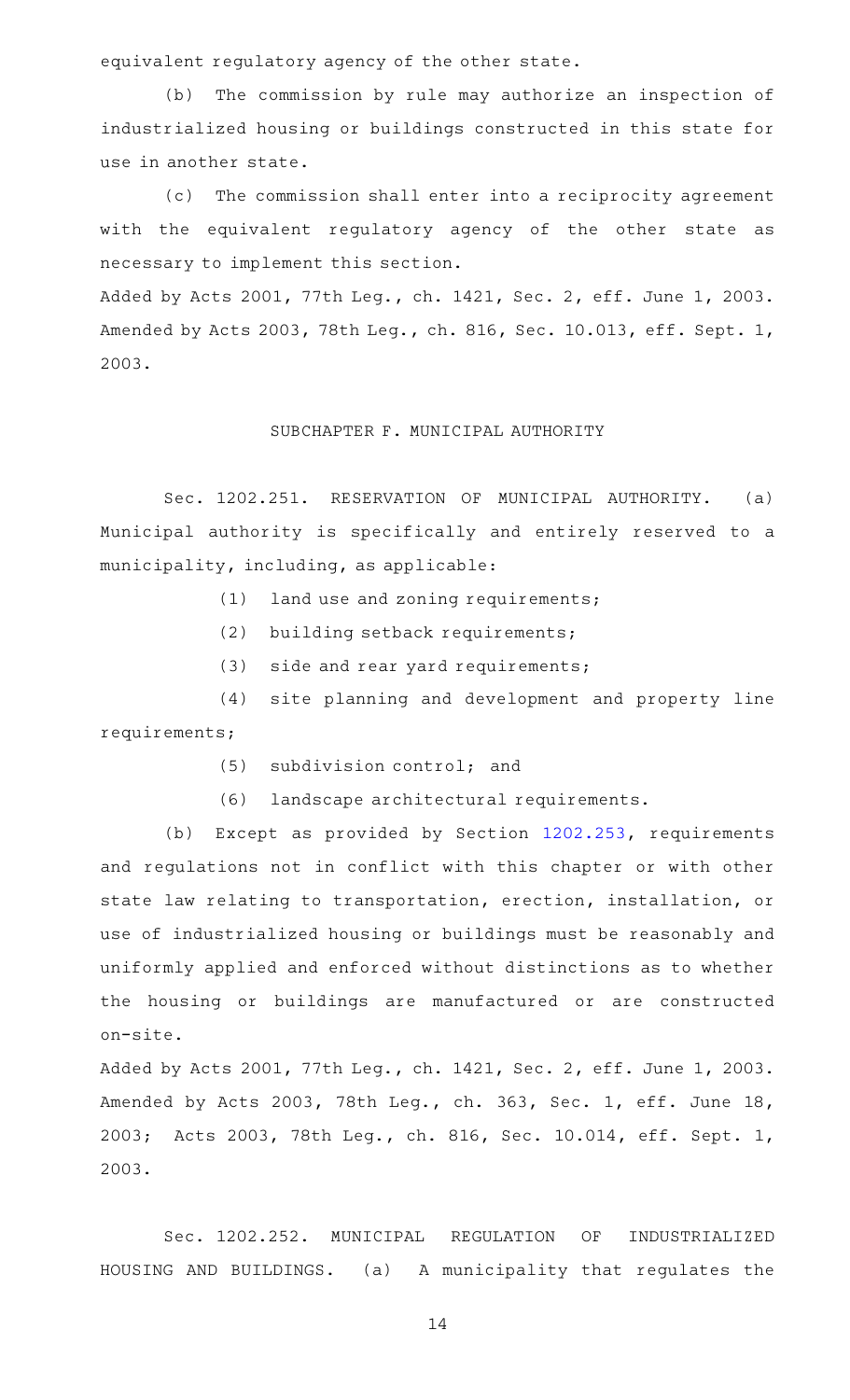on-site construction or installation of industrialized housing and buildings may:

 $(1)$  require and review, for compliance with mandatory building codes, a complete set of designs, plans, and specifications bearing the council 's stamp of approval for each installation of industrialized housing or buildings in the municipality;

(2) require that all applicable local permits and licenses be obtained before construction begins on a building site;

 $(3)$  require, in accordance with commission rules, that all modules or modular components bear an approved decal or insignia indicating inspection by the department; and

 $(4)$  establish procedures for the inspection of:

(A) the erection and installation of industrialized housing or buildings to be located in the municipality, to ensure compliance with mandatory building codes and commission rules; and

(B) all foundation and other on-site construction, to ensure compliance with approved designs, plans, and specifications.

(b) Procedures described by Subsection (a)(4) may require:

 $(1)$  before occupancy, a final inspection or test in accordance with mandatory building codes; and

(2) correction of any deficiency identified by the test or discovered in the final inspection.

Added by Acts 2001, 77th Leg., ch. 1421, Sec. 2, eff. June 1, 2003. Amended by Acts 2003, 78th Leg., ch. 816, Sec. 10.015, eff. Sept. 1, 2003.

Sec. 1202.253. MUNICIPAL REGULATION OF SINGLE-FAMILY AND DUPLEX INDUSTRIALIZED HOUSING. (a) Single-family or duplex industrialized housing must have all local permits and licenses that are applicable to other single-family or duplex dwellings.

(b) For purposes of this section, single-family or duplex industrialized housing is real property.

(c)AAA municipality may adopt regulations that require single-family or duplex industrialized housing to: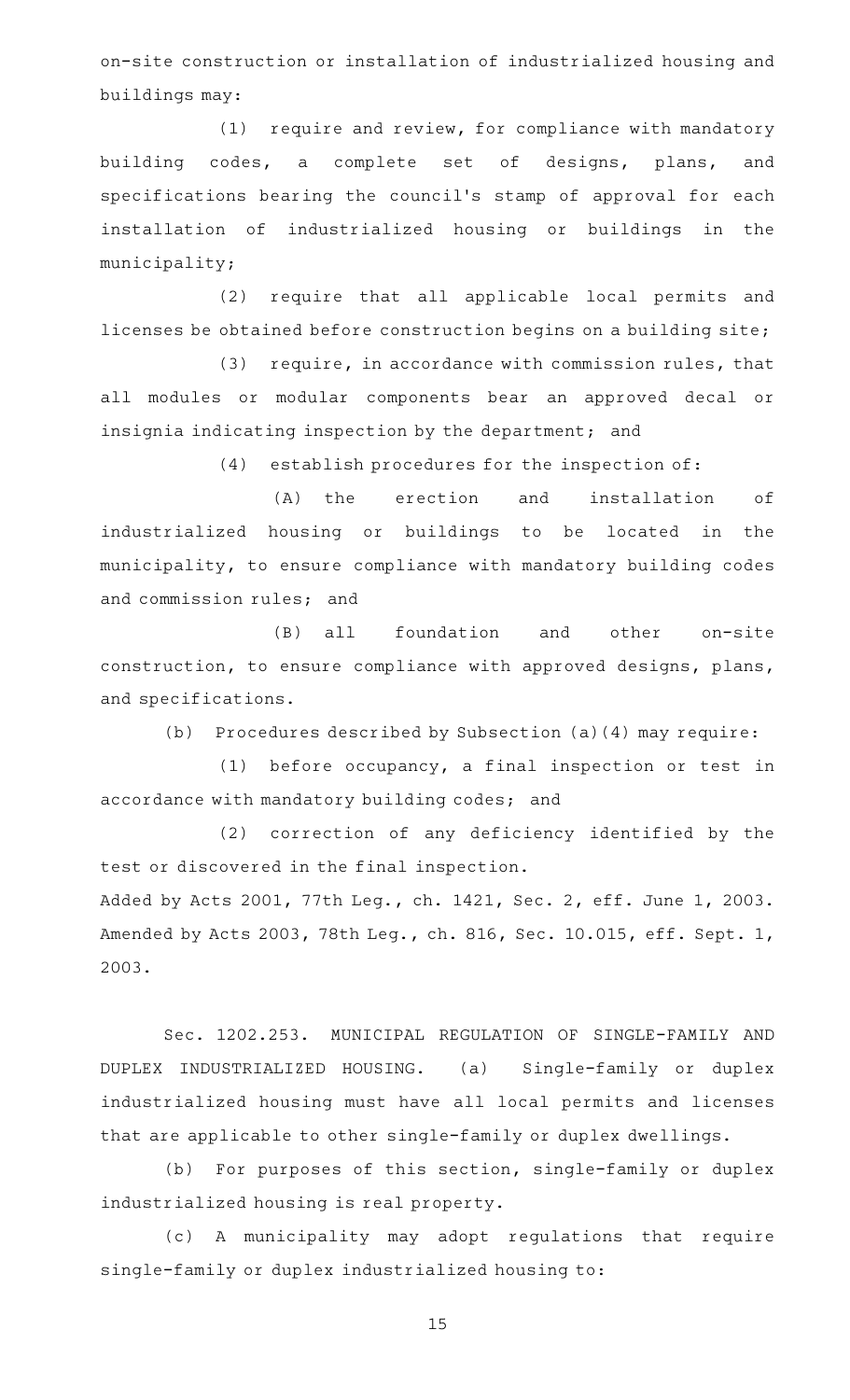$(1)$  have a value equal to or greater than the median taxable value for each single-family dwelling located within 500 feet of the lot on which the industrialized housing is proposed to be located, as determined by the most recent certified tax appraisal roll for each county in which the properties are located;

# Text of subsec. (c)(2) as added by Acts 2003, 78th Leg., ch. 816, Sec. 10.016

(2) have exterior siding, roofing, roofing pitch, foundation fascia, and fenestration compatible with the single-family dwellings located within 500 feet of the lot on which the industrialized housing is proposed to be located;

Text of subsec. (c)(2) as added by Acts 2003, 78th Leg., ch. 363,

Sec. 2

(2) have exterior siding, roofing, roof pitch, foundation fascia, and fenestration compatible with the single-family dwellings located within 500 feet of the lot on which the industrialized housing is proposed to be located;

(3) comply with municipal aesthetic standards, building setbacks, side and rear yard offsets, subdivision control, architectural landscaping, square footage, and other site requirements applicable to single-family dwellings; or

(4) be securely fixed to a permanent foundation.

(d) For purposes of Subsection (c), "value" means the taxable value of the industrialized housing and the lot after installation of the housing.

(e) Except as provided by Subsection  $(c)$ , a municipality may not adopt a regulation under this section that is more restrictive for industrialized housing than that required for a new single-family or duplex dwelling constructed on-site.

 $(f)$  This section does not:

(1) limit the authority of a municipality to adopt regulations to protect historic properties or historic districts; or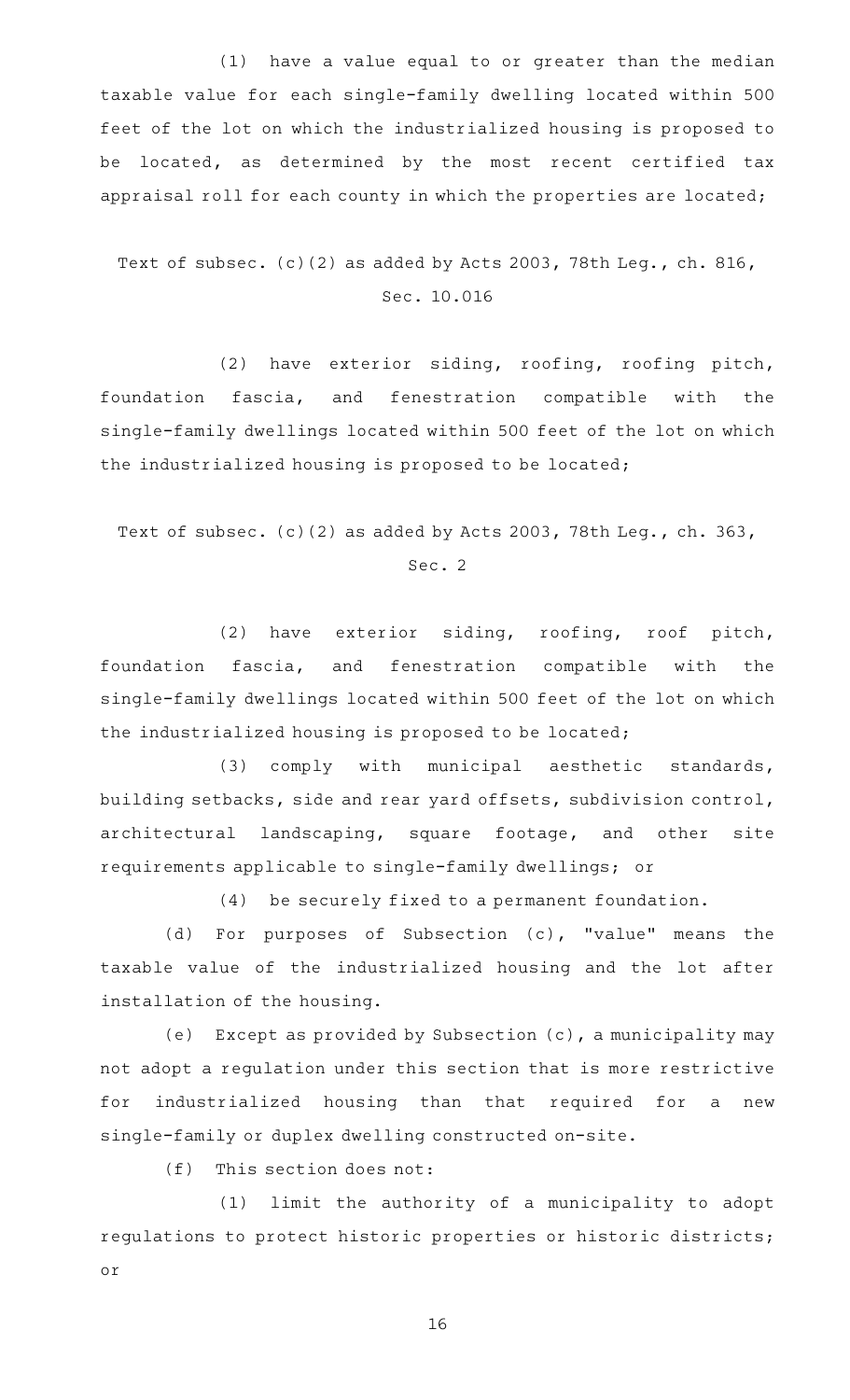### (2) affect deed restrictions.

Added by Acts 2003, 78th Leg., ch. 363, Sec. 2, eff. June 18, 2003; Acts 2003, 78th Leg., ch. 816, Sec. 10.016, eff. Sept. 1, 2003.

SUBCHAPTER G. PROHIBITED PRACTICES AND DISCIPLINARY PROCEDURES

Sec. 1202.301. PROHIBITED PRACTICES. (a) In this section, "person" means an individual, partnership, company, corporation, association, or other group, however organized.

(b) A person may not construct, sell or offer to sell, lease or offer to lease, or transport over a street or highway of this state any industrialized housing or building, or modular section or component of a modular section, in violation of this chapter or a rule of the commission or order of the commission or executive director.

Added by Acts 2001, 77th Leg., ch. 1421, Sec. 2, eff. June 1, 2003. Amended by Acts 2003, 78th Leg., ch. 816, Sec. 10.017, eff. Sept. 1, 2003; Acts 2003, 78th Leg., ch. 1276, Sec. 14A.270, eff. Sept. 1, 2003.

Sec. 1202.302. DENIAL OF CERTIFICATE; DISCIPLINARY ACTION. In addition to imposing sanctions allowed under Section [51.353](http://www.statutes.legis.state.tx.us/GetStatute.aspx?Code=OC&Value=51.353), the commission may deny, permanently revoke, or suspend for a definite period and specified location or geographic area a certificate of registration if the commission finds that the applicant or registrant:

(1) provided false information on an application or other document filed with the department;

(2) failed to pay a fee or file a report required by the department for the administration or enforcement of this chapter;

(3) engaged in a false, misleading, or deceptive act or practice as described by Subchapter E, Chapter [17,](http://www.statutes.legis.state.tx.us/GetStatute.aspx?Code=BC&Value=17) Business & Commerce Code; or

 $(4)$  violated:

- $(A)$  this chapter;
- (B) a rule adopted by the commission or order